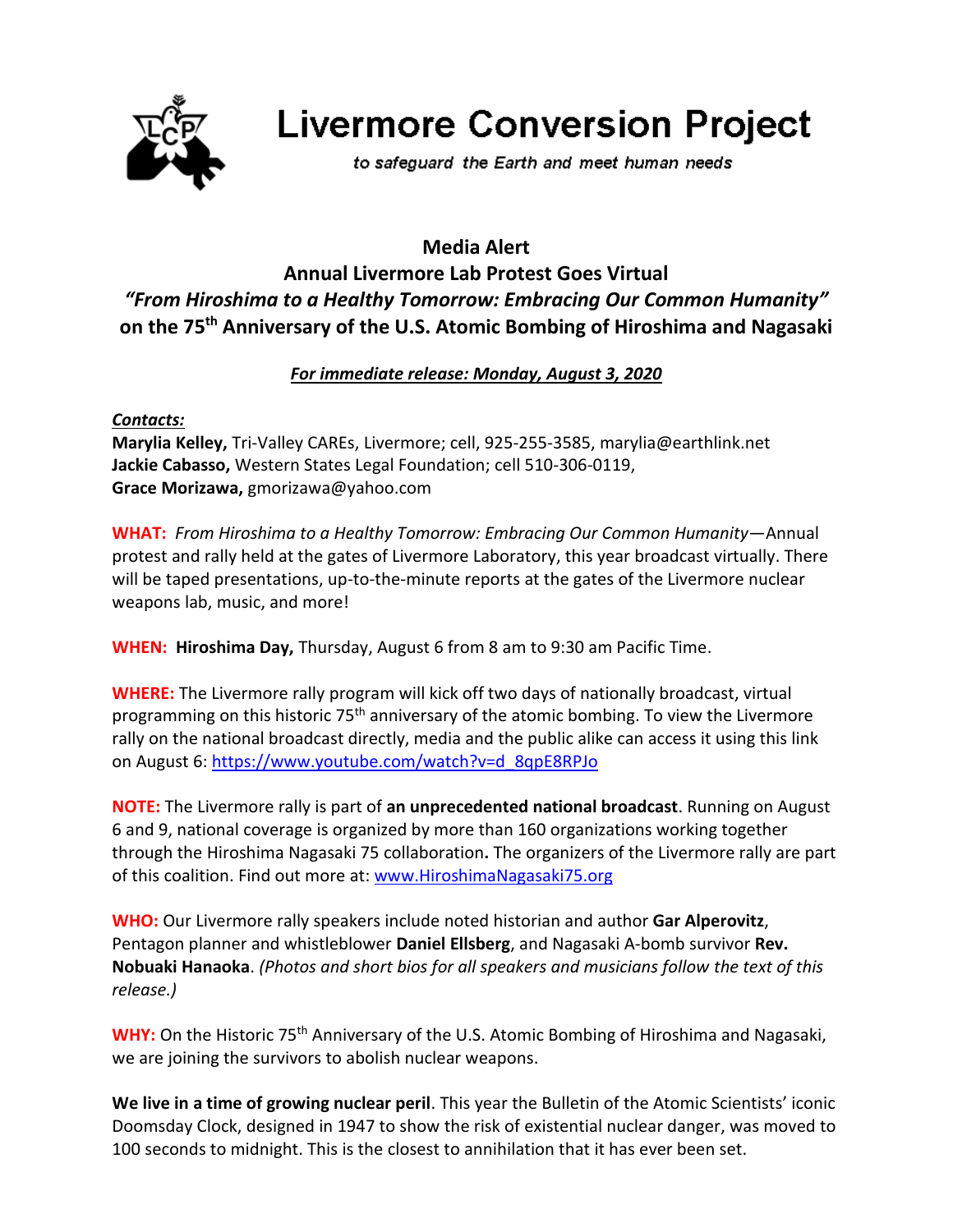Moreover, less than a month ago, on the anniversary of the Trinity Nuclear Test, **President Trump** declared, "In order to continue protecting America's vital security interests, I have directed my Administration to revitalize and modernize America's nuclear security complex… We are investing in the capability to produce plutonium pits to support our stockpile needs and to improve the infrastructure of the weapons ecosystem."

This is the latest proclamation of Trump administration policies that are pouring gasoline on the flames of a new global arms race. Funding for the National Nuclear Security Administration's weapons programs in the President's fiscal 2021 budget is 20% higher than last year and more than 50% higher than the annual funding level when Trump took office. Other nuclear-armed states are following suit. Recently, too, major media outlets have reported that the White House is considering a return to nuclear testing, which ceased in 1992.

**Livermore Lab** is central to the escalating the nuclear dangers we face. Eighty-eight percent of the funds for Livermore Lab in the coming year are slated for nuclear weapons activities. Less than two percent of the budget is allocated for civilian science.

**Rally speakers** will illuminate these connections to help the public understand why action is needed now to change the course of national policy. Rally participants will pledge their actions on this historic anniversary to the Hibakusha (survivors) and say with them "never again."

In the midst of the pandemic and the struggle for racial equity, **we must not overlook this historic 75th anniversary**. Our rally speakers will cut through the historical and current propaganda that surrounds the bomb, state its dangers, discuss the prospects for a more just and peaceful future, and make a stand for global nuclear disarmament.

The Berkeley City Council joins us. On July 28, 2020, the City Council unanimously adopted a **resolution** *On the 75th Anniversary of the U.S. Atomic Bombings of Hiroshima and Nagasaki; A Call to Prevent Nuclear War*. The resolution resolves that "the City of Berkeley calls on the President and Congress to step back from the brink and to lead a global effort to prevent nuclear war by renouncing the option of using nuclear weapons first; ending the sole, unchecked authority of any president to launch a nuclear attack; taking U.S. nuclear weapons off hair-trigger alert; cancelling the plan to replace its entire arsenal with enhanced weapons; and actively pursuing a verifiable agreement among nuclear armed states to eliminate their nuclear arsenals."

#### **Bios and Photos for Livermore Rally speakers and music follow**.

They are also available at [www.trivalleycares.org](http://www.trivalleycares.org/) and on the national website at <https://www.hiroshimanagasaki75.org/aug-06>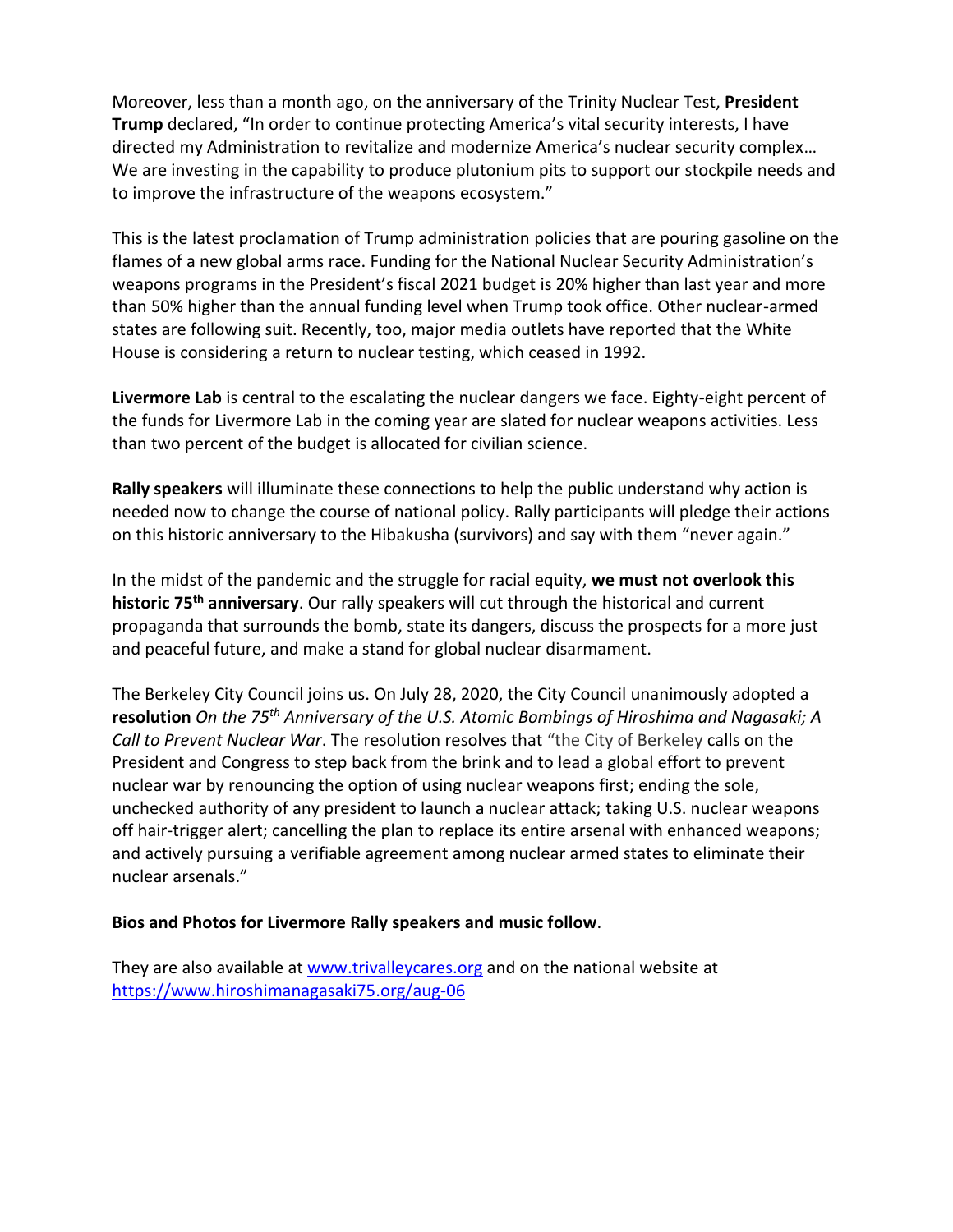"From Hiroshima to a Healthy Tomorrow: Embracina Our Common Humanity." a virtual rally, march and action at the gates of the Livermore Nuclear Weapons Lab will air on August 6, 2020 from 8 am to 9:30 am Pacific Time. Bios updated on July 28.

#### In order of appearance in our August 6th program:



Patricia St. Onge, a Six Nations/Haudenosaune and Quebecois, offers the opening blessing and serves as the rally co-emcee. She is a Partner in Seven Generations Consulting, specializing in all aspects of community organizing for social change. St.Onge has served as Executive Director for several non-profit agencies. St.Onge and her life partner, Wilson Riles, Jr., have six daughters, two daughters-inlaw and three sons-in-law, and seven grandchildren.



Wilson Riles, Jr. is the rally co-emcee. Riles is a politician and community activist who served as a member on the Oakland City Council from 1979 to 1992. He was a leader in the Oakland antiapartheid movement as well as in the Oakland nuclear free zone ordinance. Riles is cofounder of Nafsi ya Jamii (The Soul Community).



• Marylia Kelley addresses Livermore Lab's role in promoting a new nuclear arms race. She is Executive Director at the Livermorebased Tri-Valley CAREs and brings 37 years of research, writing and facilitating public participation in nuclear policy decisions. Kelley has testified before the House Armed Services Committee of the U.S. Congress, the California Legislature and the National Academy of Sciences.



• Gar Alperovitz speaks on the U.S. decision to use atomic bombs. He is Co-Founder of The Democracy Collaborative, an organization that develops community wealth-building approaches to local and national democratic reconstruction. A prolific author and historian of nuclear weapons; Alperovitz' most well-known books in this field are "The Decision to Use the Atomic Bomb" and "Atomic Diplomacy." He has also served as a University Professor, Legislative Director in the U.S. Congress, and Special Assistant in the U.S. State Department.